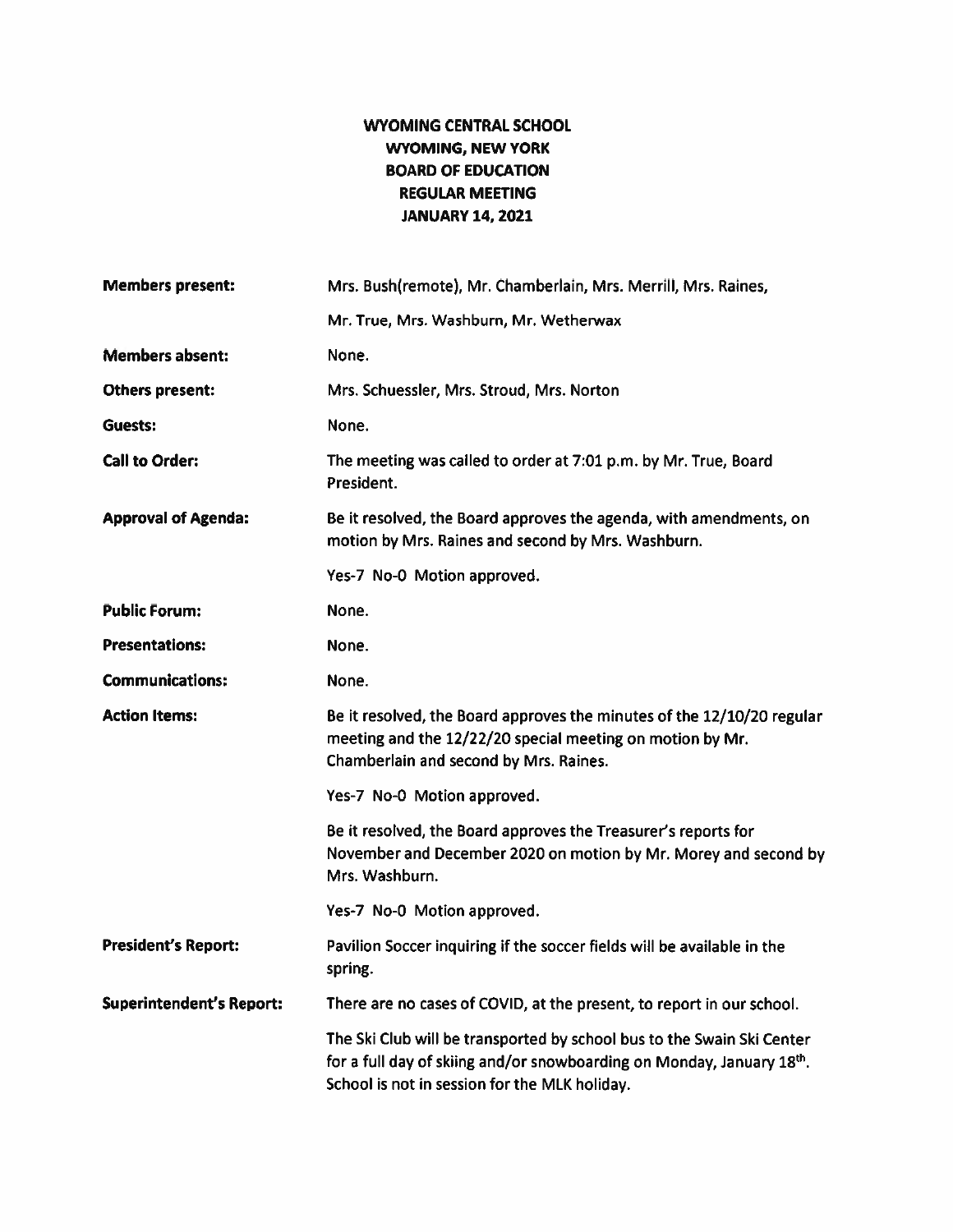|                           | Due to COVID, basketball and volleyball teams are not allowed to play.<br>They are considered high risk sports. Spring sports are not yet<br>determined.                                                                                                                                                                                                                                         |                                                                                      |                                  |  |
|---------------------------|--------------------------------------------------------------------------------------------------------------------------------------------------------------------------------------------------------------------------------------------------------------------------------------------------------------------------------------------------------------------------------------------------|--------------------------------------------------------------------------------------|----------------------------------|--|
| <b>Old Business:</b>      | RESOLVED, that the Board of Education awards the 2020-2021 Capital<br>Outlay Exception Project - General Construction Bid to the following<br>Bidder for the amount indicated:                                                                                                                                                                                                                   |                                                                                      |                                  |  |
|                           | Contractor:                                                                                                                                                                                                                                                                                                                                                                                      | <b>Allgaier Construction Corp.</b><br>10080 County Road<br>Clarence Center, NY 14032 |                                  |  |
|                           | Amount:                                                                                                                                                                                                                                                                                                                                                                                          | <b>Base Bid:</b><br>Alternate: GC-03<br><b>Total Award Amount</b>                    | \$67,000<br>\$10,850<br>\$77,850 |  |
|                           | Yes-7 No-0 Motion approved.                                                                                                                                                                                                                                                                                                                                                                      |                                                                                      |                                  |  |
| <b>New Business:</b>      | B it resolved, the Board approves the MOA(LEA) between the Agri-<br>Business Child Development and Wyoming Central School Board of<br>Education, effective 2-1-21 to 1-31-22, on motion by Mrs. Raines and<br>second by Mrs. Merrill.                                                                                                                                                            |                                                                                      |                                  |  |
|                           | Yes-7 No-0 Motion Approved.                                                                                                                                                                                                                                                                                                                                                                      |                                                                                      |                                  |  |
|                           | Be it resolved, the Board approves a 2021-2022 Capital Outlay Exception<br>Project \$100,000 on motion by Mrs. Raines and second by Mr.<br>Washburn.                                                                                                                                                                                                                                             |                                                                                      |                                  |  |
|                           | Yes-7 No-0 Motion approved.                                                                                                                                                                                                                                                                                                                                                                      |                                                                                      |                                  |  |
| <b>Executive Session:</b> | Be it resolved, the Board approves to retire into executive session for<br>the purpose of contractual at 7:12 p.m. on motion by Mrs. Merrill and<br>second by Mr. Chamberlain.                                                                                                                                                                                                                   |                                                                                      |                                  |  |
|                           | Yes-7 No-0 Motion approved.                                                                                                                                                                                                                                                                                                                                                                      |                                                                                      |                                  |  |
| <b>Out of Executive</b>   |                                                                                                                                                                                                                                                                                                                                                                                                  |                                                                                      |                                  |  |
| Session:                  | The Board reconvened regular session at 8:24 p.m.                                                                                                                                                                                                                                                                                                                                                |                                                                                      |                                  |  |
| Personnel:                | Be it resolved, the Board approves the Memorandums of Understanding<br>between the Wyoming Central School District and the Wyoming<br>Teachers' Association and between the Wyoming Central School District<br>and the Wyoming Support Staff Association, these agreements begin on<br>January 18, 2021 and expire on June 30, 2021, on motion by Mrs. Merrill<br>and second by Mr. Chamberlain. |                                                                                      |                                  |  |
|                           | Yes-7 No-0 Motion approved.                                                                                                                                                                                                                                                                                                                                                                      |                                                                                      |                                  |  |
|                           | Be it resolved, the Board appoints Emily Herman, Superintendent of<br>Schools, effective July 1, 2021, and authorizes the Board President to                                                                                                                                                                                                                                                     |                                                                                      |                                  |  |